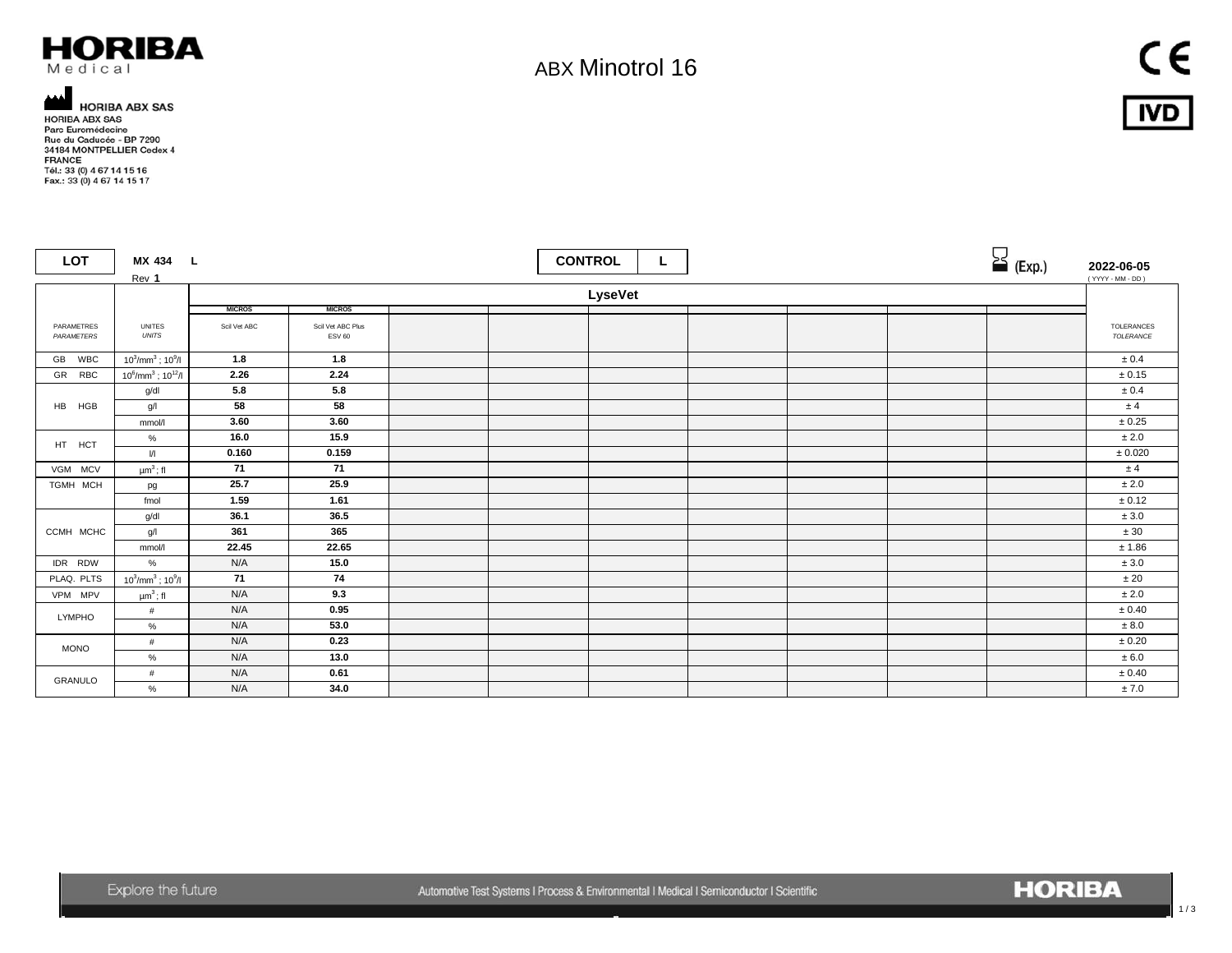

## ABX Minotrol 16

 $C \in$ **IVD** 

**AMPLIBA ABX SAS<br>HORIBA ABX SAS<br>Parc Euromédecine<br>Rue du Caducée - BP 7290<br>34184 MONTPELLIER Cedex 4** FRANCE Tél.: 33 (0) 4 67 14 15 16<br>Fax.: 33 (0) 4 67 14 15 17

 $\overline{\phantom{a}}$ 

| <b>LOT</b>               | MX 434 N<br>Rev 1                      |               |                                    | <b>CONTROL</b> | N |  | $\sum$ (Exp.) | 2022-06-05<br>(YYYY - MM - DD)      |  |
|--------------------------|----------------------------------------|---------------|------------------------------------|----------------|---|--|---------------|-------------------------------------|--|
|                          |                                        | LyseVet       |                                    |                |   |  |               |                                     |  |
|                          |                                        | <b>MICROS</b> | <b>MICROS</b>                      |                |   |  |               |                                     |  |
| PARAMETRES<br>PARAMETERS | <b>UNITES</b><br><b>UNITS</b>          | Scil Vet ABC  | Scil Vet ABC Plus<br><b>ESV 60</b> |                |   |  |               | TOLERANCES<br>TOLERANCE             |  |
| GB WBC                   | $10^3$ /mm <sup>3</sup> ; $10^9$ /l    | 7.2           | 7.4                                |                |   |  |               | $\pm\,0.8$                          |  |
| GR RBC                   | $10^6$ /mm <sup>3</sup> ; $10^{12}$ /l | 4.52          | 4.58                               |                |   |  |               | $\pm$ 0.18                          |  |
|                          | g/dl                                   | 13.2          | 13.3                               |                |   |  |               | $\pm 0.5$                           |  |
| HB HGB                   | g/                                     | 132           | 133                                |                |   |  |               | ± 5                                 |  |
|                          | mmol/l                                 | 8.20          | 8.26                               |                |   |  |               | $\pm 0.31$                          |  |
| HT HCT                   | %                                      | 36.6          | 37.1                               |                |   |  |               | ± 2.5                               |  |
|                          | $\sqrt{ }$                             | 0.366         | 0.371                              |                |   |  |               | $\pm$ 0.025                         |  |
| VGM MCV                  | $\mu m^3$ ; fl                         | 81            | 81                                 |                |   |  |               | ± 4                                 |  |
| TGMH MCH                 | pg                                     | 29.2          | 29.0                               |                |   |  |               | 1300060626<br>± 2.0                 |  |
|                          | fmol                                   | 1.81          | 1.80                               |                |   |  |               | ± 0.12                              |  |
|                          | g/dl                                   | 36.1          | 35.9                               |                |   |  |               | $\pm 3.0$                           |  |
| CCMH MCHC                | g/                                     | 361           | 359                                |                |   |  |               | ± 30                                |  |
|                          | mmol/l                                 | 22.39         | 22.26                              |                |   |  |               | BACK / VERSO<br>± 1.86              |  |
| IDR RDW                  | %                                      | N/A           | 14.5                               |                |   |  |               | $\pm 3.0$                           |  |
| PLAQ. PLTS               | $10^3$ /mm <sup>3</sup> ; $10^9$ /l    | 236           | 257                                |                |   |  |               | ± 40                                |  |
| VPM MPV                  | $\upmu\text{m}^3$ ; fl                 | N/A           | 8.8                                |                |   |  |               | $\pm 2.0$                           |  |
| <b>LYMPHO</b>            | #                                      | N/A           | 1.89                               |                |   |  |               | ± 0.40                              |  |
|                          | $\%$                                   | N/A           | 25.5                               |                |   |  |               | ± 5.0                               |  |
| <b>MONO</b>              | #                                      | N/A           | 0.63                               |                |   |  |               | Ref: TEMP-0830 Rev.41<br>$\pm 0.30$ |  |
|                          | $\%$                                   | N/A           | 8.5                                |                |   |  |               | ± 4.0                               |  |
| GRANULO                  | #                                      | N/A           | 4.88                               |                |   |  |               | ± 0.60                              |  |
|                          | %                                      | N/A           | 66.0                               |                |   |  |               | ± 6.0                               |  |